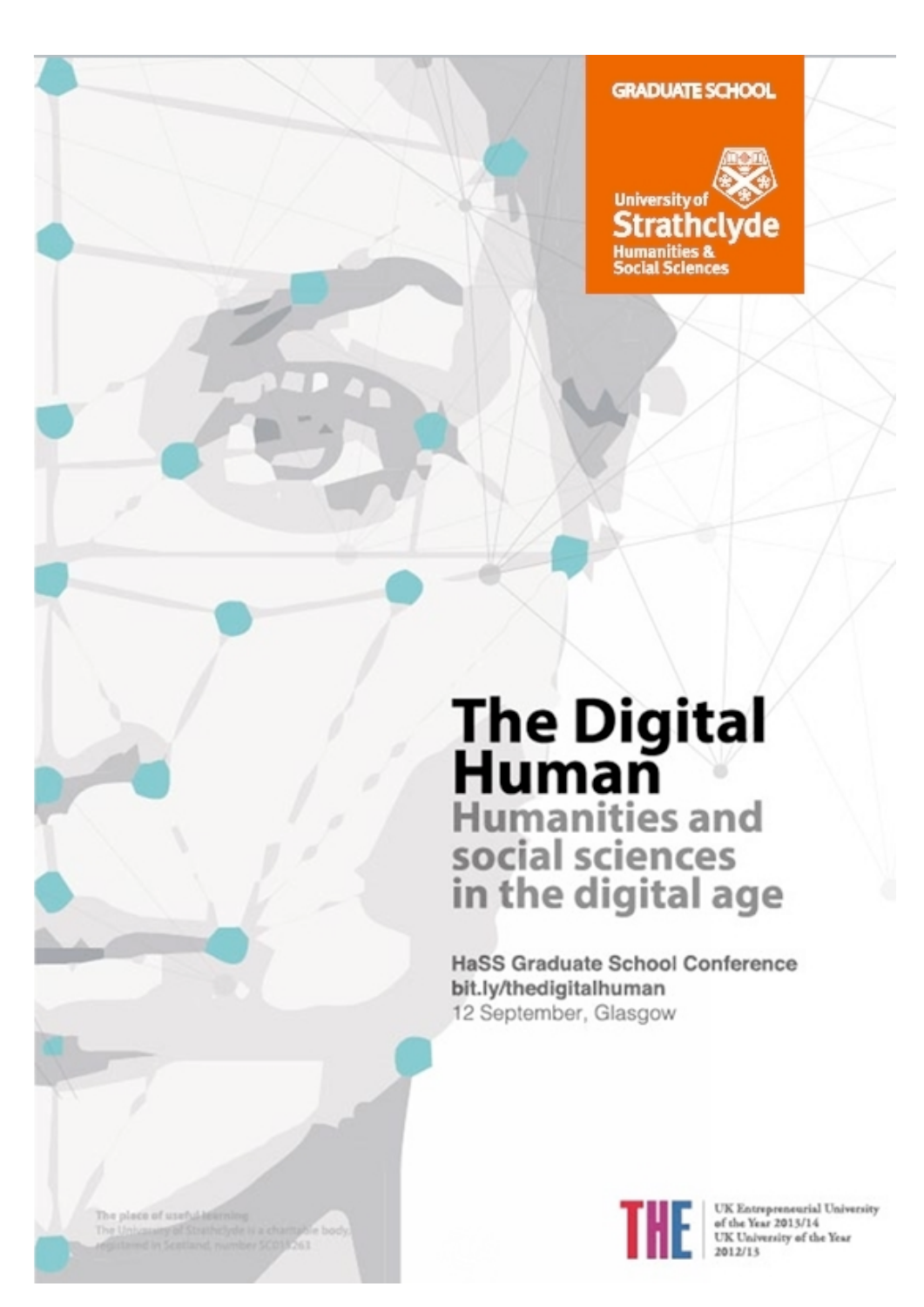# **The Digital Human: Humanities and Social Sciences in the Digital Age**

# **HaSS Graduate School Conference**

| <b>Registration</b>                                                                                                                                                            |                                                                                                             | 09.30-10.00am |
|--------------------------------------------------------------------------------------------------------------------------------------------------------------------------------|-------------------------------------------------------------------------------------------------------------|---------------|
| <b>Plenary Session</b><br>Welcome: Stephen O'Shea<br>(HaSS/TIC Committee)<br>Sarah Edwards - Associate Dean<br>(Postgraduate Research) and<br>Director of HaSS Graduate School |                                                                                                             | 10.00-10.15am |
| <b>Keynote</b><br>Algorithms: Interdisciplinary<br>Perspectives and Challenges.<br><b>Professor Robin Mansell</b><br>(London School of Economics)                              |                                                                                                             | 10.15-11.00am |
| <b>Tea/ Coffee Break</b>                                                                                                                                                       |                                                                                                             | 11.00-11.15am |
| <b>Student Presentations 1</b>                                                                                                                                                 |                                                                                                             | 11.15-12.15pm |
| <b>Health and Wellbeing</b>                                                                                                                                                    | <b>Justice and Citizenship</b>                                                                              |               |
| Using Eye Tracking and a Virtual<br>Avatar to investigate joint<br>attention in autism spectrum<br>disorders (ASD)<br><b>Gillian Little</b>                                    | Is the Jury Still Out? The<br>Decision Making Strategies of<br>Jurors.<br>Lee Curley<br>(Napier University) |               |
| (University of Strathclyde)                                                                                                                                                    |                                                                                                             |               |
| The impact of video games on<br>the relationship skills of students<br>with autism and/or hearing loss                                                                         | <b>Collaborating to Combat</b><br>Stalking in a Digital Age                                                 |               |
| Omar Alawajee<br>(University of Strathclyde)                                                                                                                                   | Katy Proctor, Lucinda Broadbent,<br><b>Louise Scott</b><br>(Glasgow Caledonian University)                  |               |
| <b>Break</b>                                                                                                                                                                   |                                                                                                             | 12.15-12.20   |
| <b>Student Presentations 2</b>                                                                                                                                                 |                                                                                                             | 12.20-13.20   |
| <b>Health and Wellbeing</b>                                                                                                                                                    | <b>Justice and Citizenship</b>                                                                              |               |
| Do new media influence young<br>people's decision to engage in<br>self-harm? A school based study<br>in Scotland                                                               | Revenge porn and the Actio<br>Iniuriarum: Using "Old Law" to<br>solve new problems                          |               |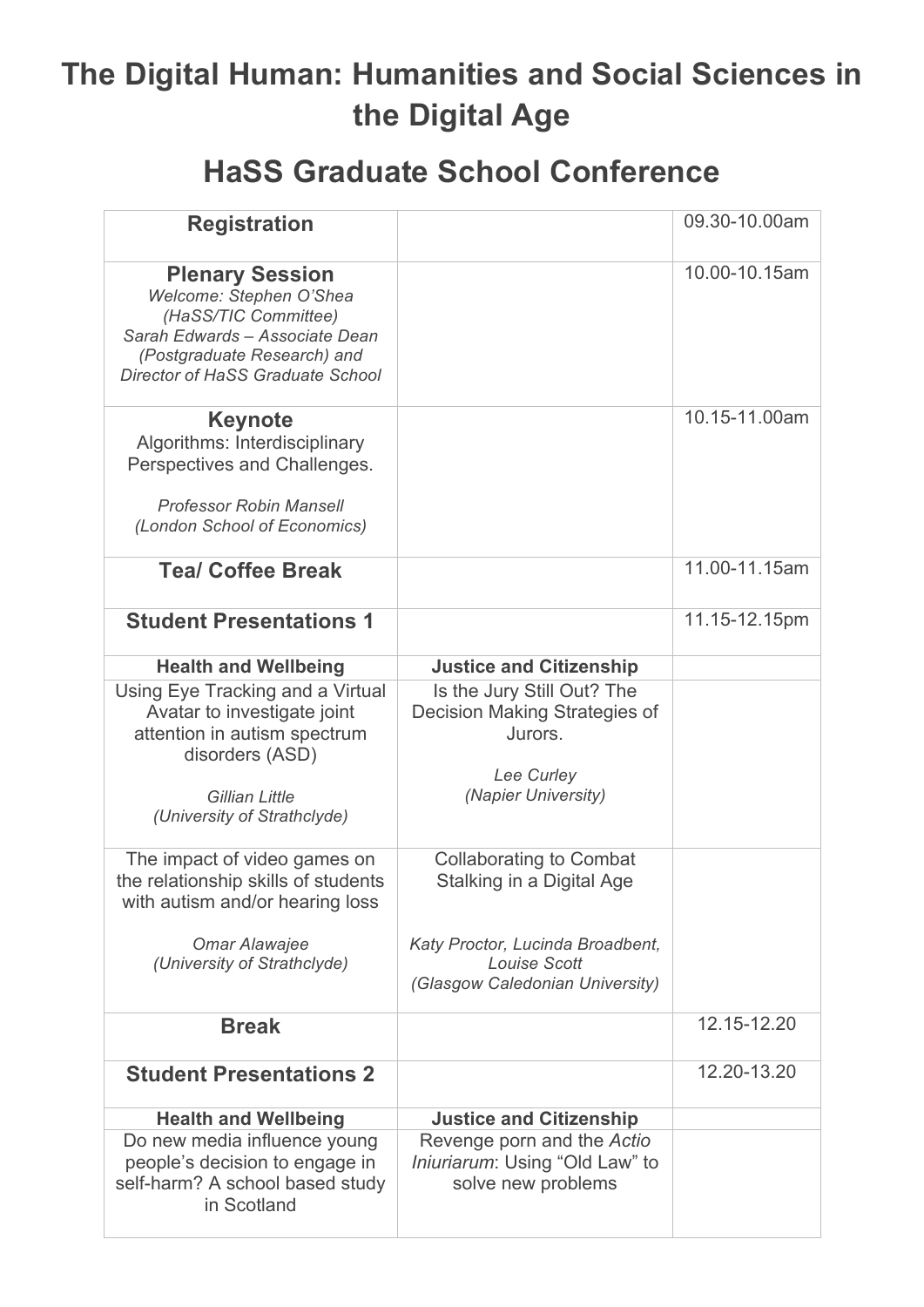| <b>Kirsten Russell</b><br>(University of Strathclyde)                                                                                              | Jonathan Brown<br>(University of Strathclyde)                                                                                                                |             |
|----------------------------------------------------------------------------------------------------------------------------------------------------|--------------------------------------------------------------------------------------------------------------------------------------------------------------|-------------|
| Aggression Online: The Role of<br>rumination in anxiety                                                                                            | Video recording ethnographical<br>research in prisons                                                                                                        |             |
| Jacklyn Farrell<br>(University of Strathclyde)                                                                                                     | Jo Noblett<br>(University of Strathclyde)                                                                                                                    |             |
| <b>Lunch and Interactive</b><br><b>Poster Presentations</b>                                                                                        |                                                                                                                                                              | 13.20-14.00 |
| <b>Student Presentations 3</b>                                                                                                                     |                                                                                                                                                              | 14.00-15.00 |
| <b>Humanities 2.0</b>                                                                                                                              | <b>Grounded Technologies</b>                                                                                                                                 |             |
| Defining digital narratives in art<br>museums' online publications<br>and exhibitions                                                              | <b>Equipping Social Robots with</b><br>Socially and Culturally<br><b>Sensitive Dynamic Facial</b><br><b>Expressions</b>                                      |             |
| Maribel Hidalgo-Urbaneja<br>(University of Glasgow)                                                                                                | Chaona Chen<br>(University of Glasgow)                                                                                                                       |             |
| Making the Words Shout<br>Themselves Out: Oral histories in<br>creative practice                                                                   | Learning from tweeted images:<br>a case study of two Twitter<br>chats                                                                                        |             |
| <b>Helen Louise Foster</b><br>(University of Strathclyde)                                                                                          | Anna Wilson<br>(University of Stirling)                                                                                                                      |             |
| <b>Tea/ Coffee Break</b>                                                                                                                           |                                                                                                                                                              | 15.00-15.10 |
| <b>Student Presentations 4</b>                                                                                                                     |                                                                                                                                                              | 15.10-16.10 |
| <b>Humanities 2.0</b>                                                                                                                              | <b>Grounded Technologies</b>                                                                                                                                 |             |
| The effect of mediatised<br>publication on the field of<br>contemporary performance<br>poetry<br><b>Katie Ailes</b><br>(University of Strathclyde) | The use of social media for<br>teaching; a study on the<br>academic's perspective in<br>higher education<br>Ebtisam Algahtani<br>(University of Strathclyde) |             |
|                                                                                                                                                    |                                                                                                                                                              |             |
| Music listening in everyday life<br>and wellbeing - Researching the<br>international general population<br>through crowdsourcing                   | Experimental Methods in the<br>Humanities in Glasgow:<br><b>Effective Interdisciplinary</b><br>Collaboration                                                 |             |
| Joy (Tzou) Vamvakari<br>(University of Edinburgh)                                                                                                  | <b>XPMGIa Group</b><br>(University of Glasgow)                                                                                                               |             |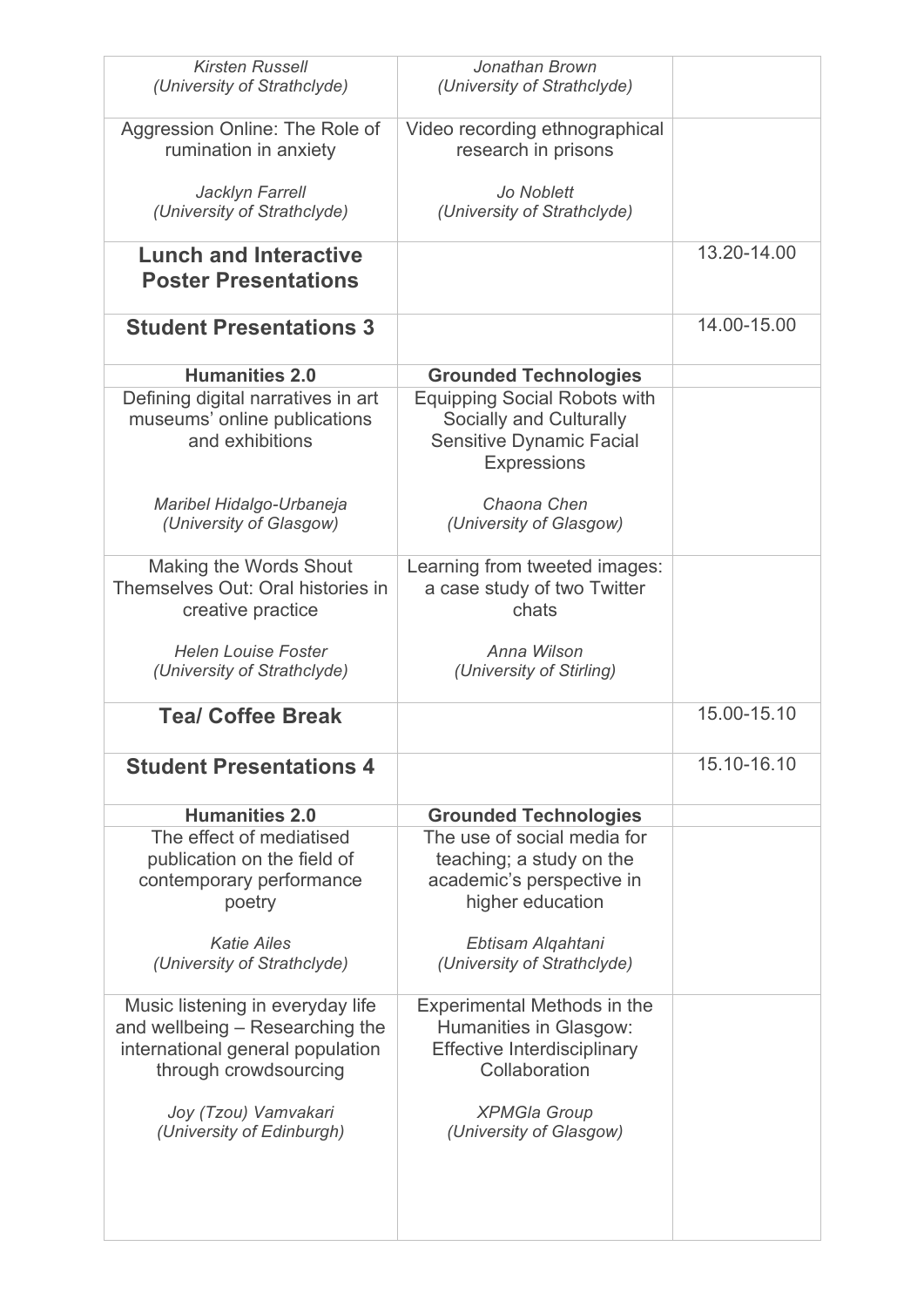| <b>Discussion Panel</b>                                                                                                                                                                  | 16.10-17.00 |
|------------------------------------------------------------------------------------------------------------------------------------------------------------------------------------------|-------------|
| <b>The Digital Human: Humanities</b><br>and Social Sciences in the<br><b>Digital Age</b>                                                                                                 |             |
| <b>Chaired by Professor David</b><br>McGillivray - University of the<br><b>West of Scotland</b>                                                                                          |             |
| Dr Deborah Wake -<br><b>University of Dundee</b>                                                                                                                                         |             |
| Dr. Simon Hunter-<br>University of Strathclyde                                                                                                                                           |             |
| <b>Professor Kathy Charles-</b><br><b>Napier University</b>                                                                                                                              |             |
| Professor Jonathon Hope -<br><b>University of Strathclyde</b>                                                                                                                            |             |
| Professor William Kerr-<br><b>University of Strathclyde</b>                                                                                                                              |             |
| Dr Sarah Edwards-<br><b>University of Strathclyde</b>                                                                                                                                    |             |
| <b>Presentation of Dean's Awards</b><br>for best poster and best<br>presentation<br>(Dr. Sarah Edwards and Karen<br>Richmond - Chair HaSS/TIC<br>Committee)<br><b>Conference Closing</b> | 17.00-17.15 |

# **Presentation Abstracts:**

# **Health and Wellbeing**

### **Using eye tracking and a virtual avatar to investigate joint attention in autism spectrum disorders (ASD)**

Deficits in joint attention (where two people focus on one common event or object) are a key characteristic of ASD. This study utilises gaze-contingent eye tracking technology to compare the ways in which children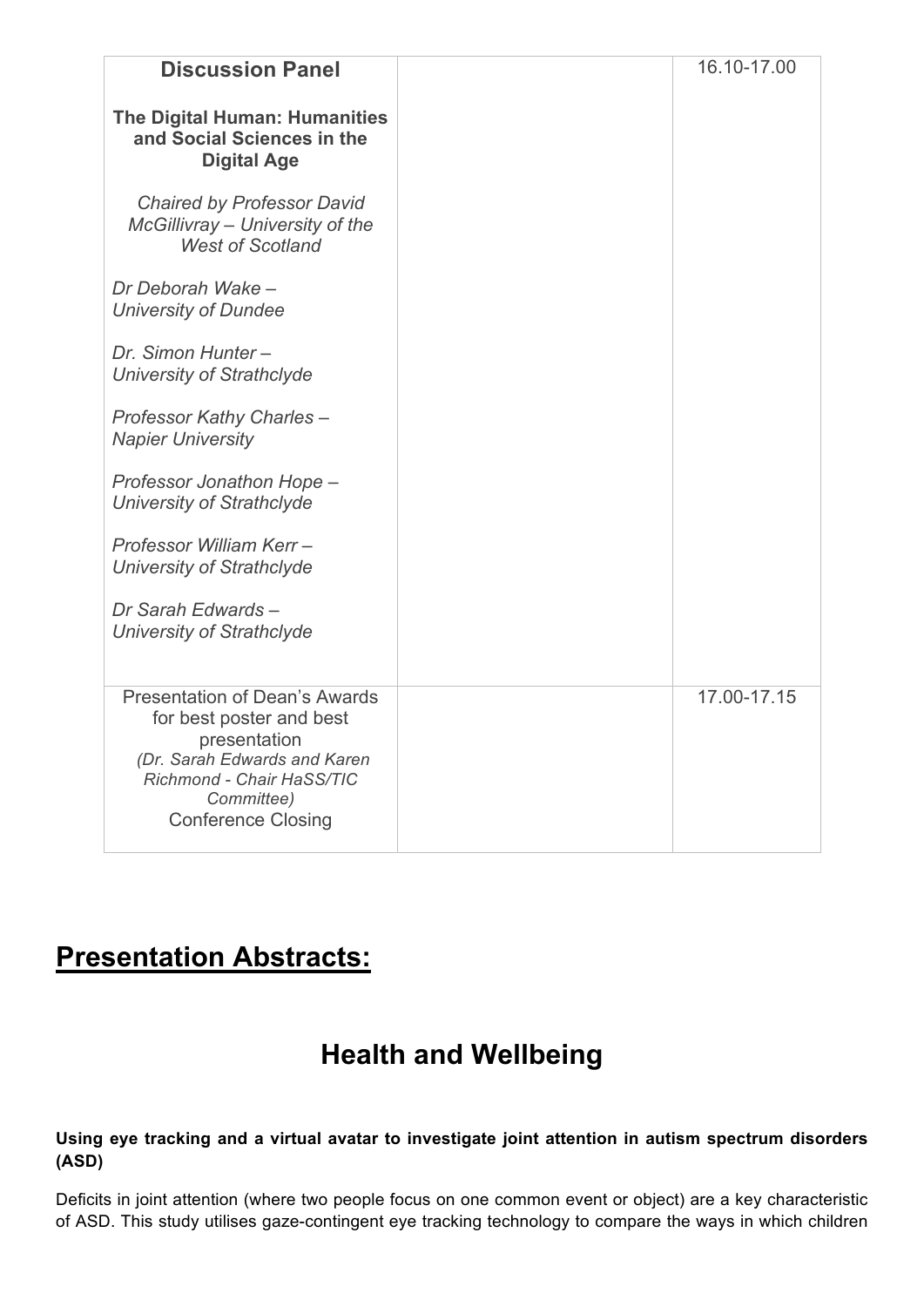with, and without, ASD initiate joint attention. Comparison of viewing times and recognition memory shows disparities between the two groups, which may be explained by different viewing strategies. The results demonstrate the need to consider processing time when creating interactive social technology for children with ASD.

*Gillian Little (University of Strathclyde)*

### **The impact of Video Games on Relationship Skills of Students with Autism and/or hearing loss**

A body of research shows the difficulties faced by children with Autism Spectrum Disorder (ASD). This presentation aims to provide a better understanding of the role of video games in shaping the relationshipbuilding skills of such children. It adopts a mixed method approach, utilising exploratory questionnaires, experiments, and interviews, and aims to demonstrate the positive influence that games (such as Minecraft) may have on the children's development.

*Omar Alawajee (University of Strathclyde)*

### **Do new media influence young people's decision to engage in self-harm? A school based study in Scotland**

Self-harm is a major public health problem worldwide, particularly during adolescence. As such, there is a need to identify risk factors for the developement of these behaviours in young people. The current research aimed to determine the extent to which the internet and social media influenced adolescents decision to engage in self-harm and to understand the mechanisms by which the use of this media confers risk.

*Kirsten Russell (University of Strathclyde)*

### **Aggression Online: The Role of rumination in anxiety**

Cyber-victimisation can be defined as intentional harm caused through the use of electronic devices and such as text messages, e-mails, and other online resources. Studies have shown that, in a sample of students, 40% had reported that they had experienced cyber-victimisation. However, the effects on adult populations have largely been ignored. Research has proposed that, in college students, exposure to cyber-victimisation increases their risk of developing anxiety and can lead to negative mental health outcomes. This study explores the prevalence of cyber-victimisation amongst adult student populations, and outlines the particular risks and dangers attendant to cyber-bullying.

*Jaclyn Farrell (University of Strathclyde)*

## **Justice and Citizenship**

### **Is the jury still out? The decision-making strategies of jurors**

Existing research into the decision-making strategies of jurors is both outdated and contradictory. This presentation aims to address these deficits, outlining a model of juror fact creation, which can encompass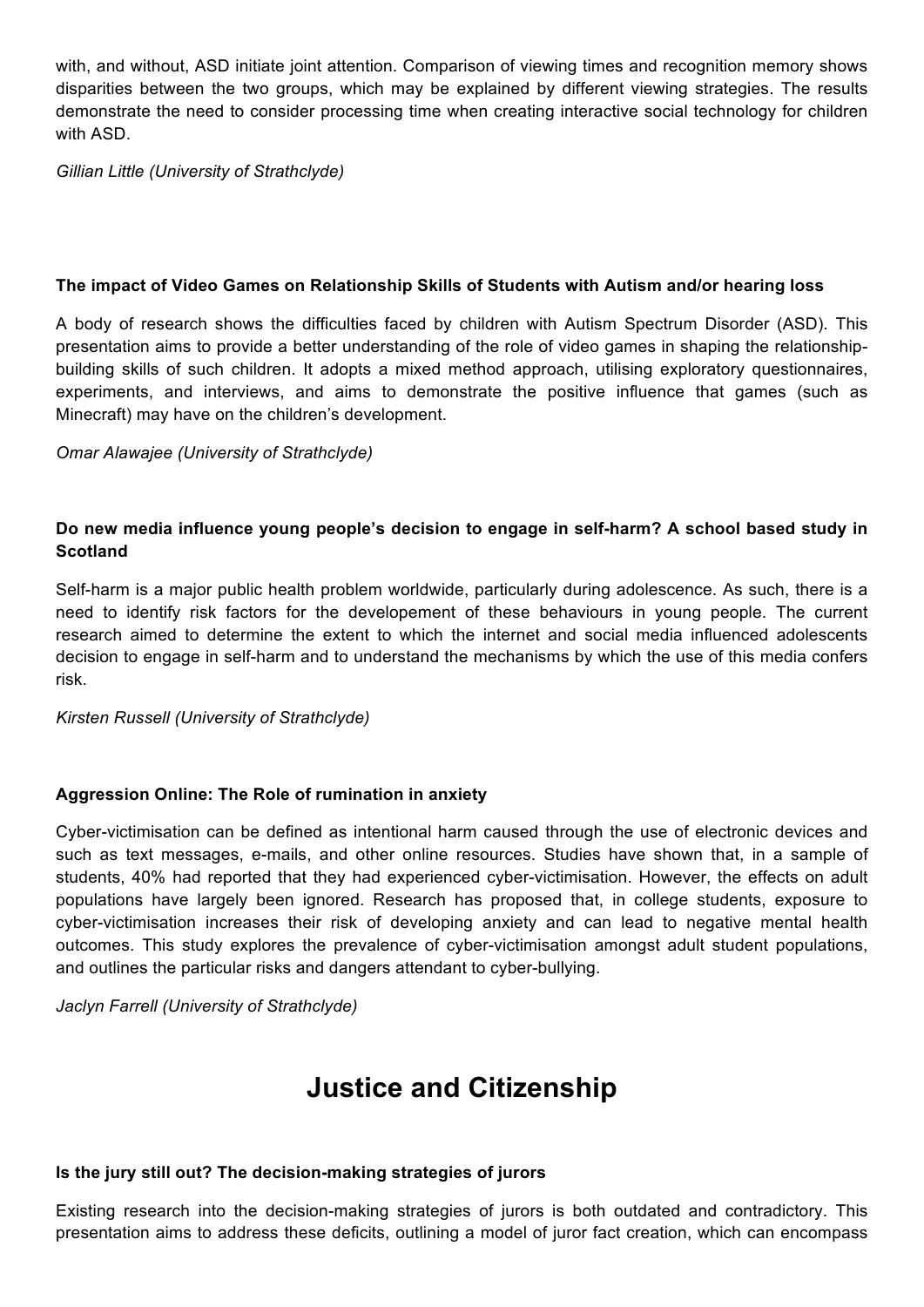both rational, and intuitive, decision-making processes. Based on participant observation and interviews with 60 mock jurors in nine cases, the study employed scientific Bayesian statistical methods to integrate the likelihood ratios relative to particular pieces of evidence and to ascertain the threshold at which a decision was reached. It found that individuals arrive at verdicts using significantly less cues than were presented and integrate the information using varying thresholds. The study results may carry significant implications for the practice of advocacy and rational fact determination in the courts.

*Lee Curley (Edinburgh Napier University)*

### **The use of smart-phone technology to document offender behaviour in stalking cases.**

In December 2010, stalking became a criminal offence in Scotland. Since that time, recognition of the prevalence of stalking has grown. However, significant evidential obstacles remain. When viewed as a series of individual incidents, stalking behaviours may appear harmless and non-criminal. Thus, for third parties, a victim's experience of stalking may be difficult to discern. Therefore, a smart-phone app is being developed which can help victims to document their experiences, collect evidence, and demonstrate a course of conduct. This joint presentation, with Media Co-op, presents key findings from research into the impact of stalking and the process of developing the smartphone application in collaboration with victims and relevant stakeholders.

*Katy Proctor (Glasgow Caledonian University) and Media Co-op*

### **'Revenge Porn' and the** *Actio Iniurianum***: Using old law to solve new problems**

'Revenge porn' - the non-consensual distribution of private sexual images and videos - is construed as a modern phenomenon, which the law is not appropriately equipped to deal with. The use of smartphone technology has ensured that sexually explicit material can be created easily and disseminated quickly. However, the criminal courts do not currently provide a remedy for victims of 'revenge porn', leading to calls for legislative intervention. This paper proposes that victims ought to receive due monetary redress, and considers the continued utility of the Roman *action iniurianum* (a part of the Scots mixed civilian legal system), which protects the non-patrimonial aspects of a person's existence. It demonstrates the flexibility of Scots law and its capacity to provide old remedies for new wrongs.

### *Jonathan Brown (University of Strathclyde)*

### **Video recording ethnographical research in prisons**

Ethnographic research within the criminal justice system can be fraught with difficulties; moral, criminal and practical. This presentation reviews the use of video technology in a research project focussing on the perceptions of prison officers regarding their role in the rehabilitation and desistance support of prisoners. Conducted in a penal setting, the researcher was faced with technological and procedural hurdles but succeeded in collecting finely detailed criminological data.

*Jo Noblett (University of Strathclyde)*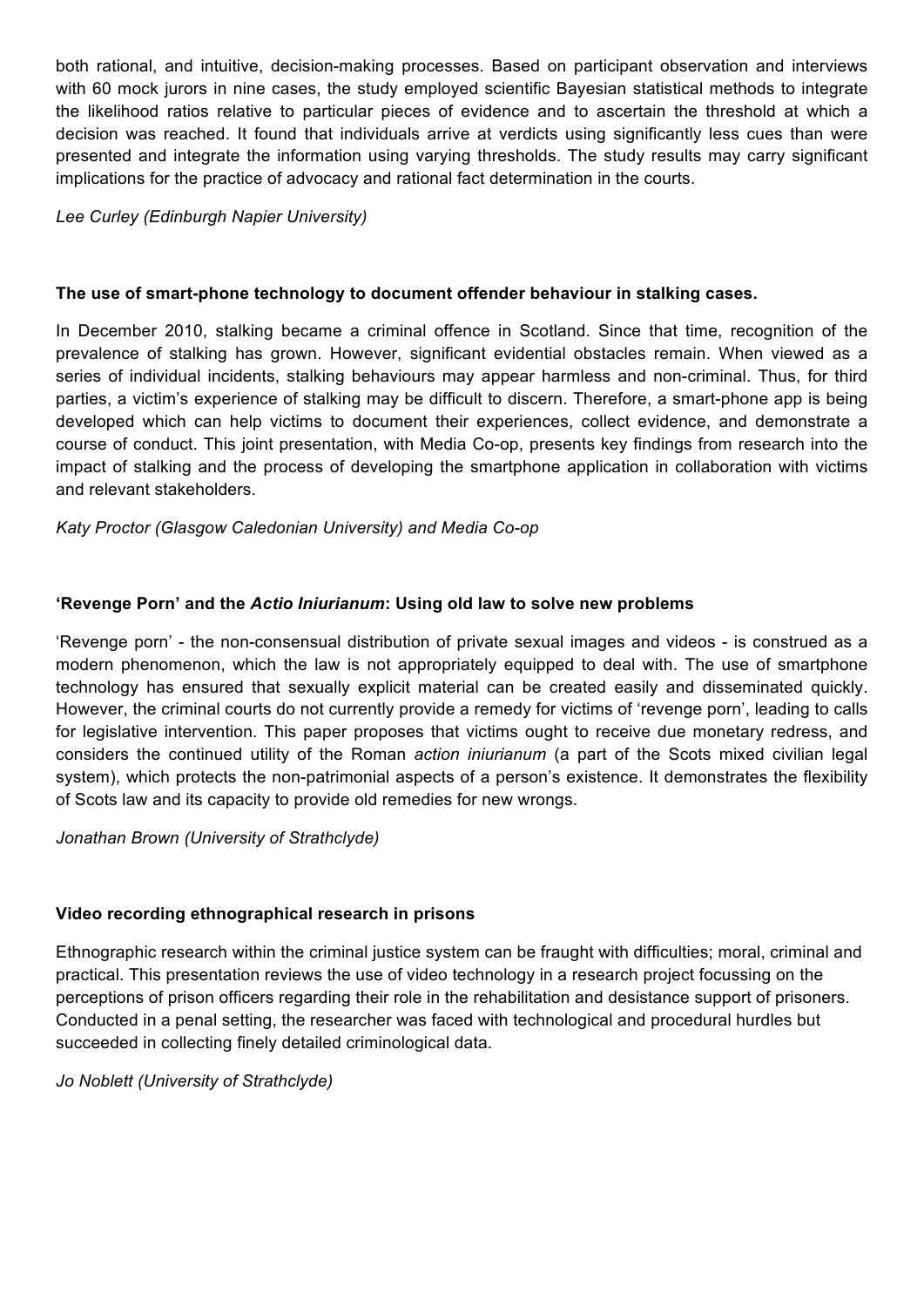# **Humanities 2.0**

### **Defining digital narratives in art museums' online publications and exhibitions.**

The adoption of digital media innovations by art galleries and museums has enabled the digitisation and archiving of exhibitions and publications. The broad aim is to engage with the public through the stories of those collections. However, examples are emerging of more specialised and scholarly applications. This presentation combines narrative theory with the perspectives of museum professionals and art historians to provide a comprehensive analysis of the implications, added value and future development of narrating art history online through digital exhibitions and publications, both for art museums and the art community. It offers an overview of the considerations taken into account when establishing a methodological approach which reflects the interdisciplinary framework of the research subject.

*Maribel Hidalgo-Urbaneja (University of Glasgow)*

### **Making the words shout themselves out: Oral histories in creative practice**

Oral historians have long recognised the limitations of interview transcripts. The written record remains a vital tool for researchers but may fail to capture the true essence of an interview. Such limitations may be overcome by setting still images against spoken words, to establish context and bring ideas to life. This paper explores various strategies for re-presenting the spoken voice, drawing on ideas from ethnopoetics and transcription poetry. It outlines a case study which aims to demonstrate the possibilities for making oral histories more accessible for researchers, and for audiences beyond academia.

*Helen Louise Foster (University of Strathclyde)*

### **The effect of mediatised publication in the field of contemporary performance poetry**

The emergent genre of contemporary performance poetry (CPP) is an art form predicated on its own 'liveness'. Its styles and themes are moulded in accordance with the artist's expectation of live transmission as a communicative act. However, the ephemeral and adaptive nature of CPP is threatened by the recent tendency to publish online video recordings of artistic performances. This presentation explores the ways in which documentation and archiving within the new mediatised landscape may alter the fundamental expectations of the genre as well as the ways in which audiences engage with it. It questions whether the 'live' event may now be modelled on its mediatised simulacrum.

*Katie Ailes (University of Strathclyde)*

### **Music listening in everyday life and wellbeing: Researching the international general population through crowdsourcing**

This paper discusses the findings of an interdisciplinary study focusing on music listening and wellbeing in everyday life. The study employed a covert 'crowd-sourced' survey. The presentation highlights the benefits, and challenges which flowed from the use of online covert data-collection methods. The limitations and implications of these methodological choices are significant, and especially relevant within the Humanities. Furthermore, such methodological tools, while providing new opportunities, also hold challenges and concerns.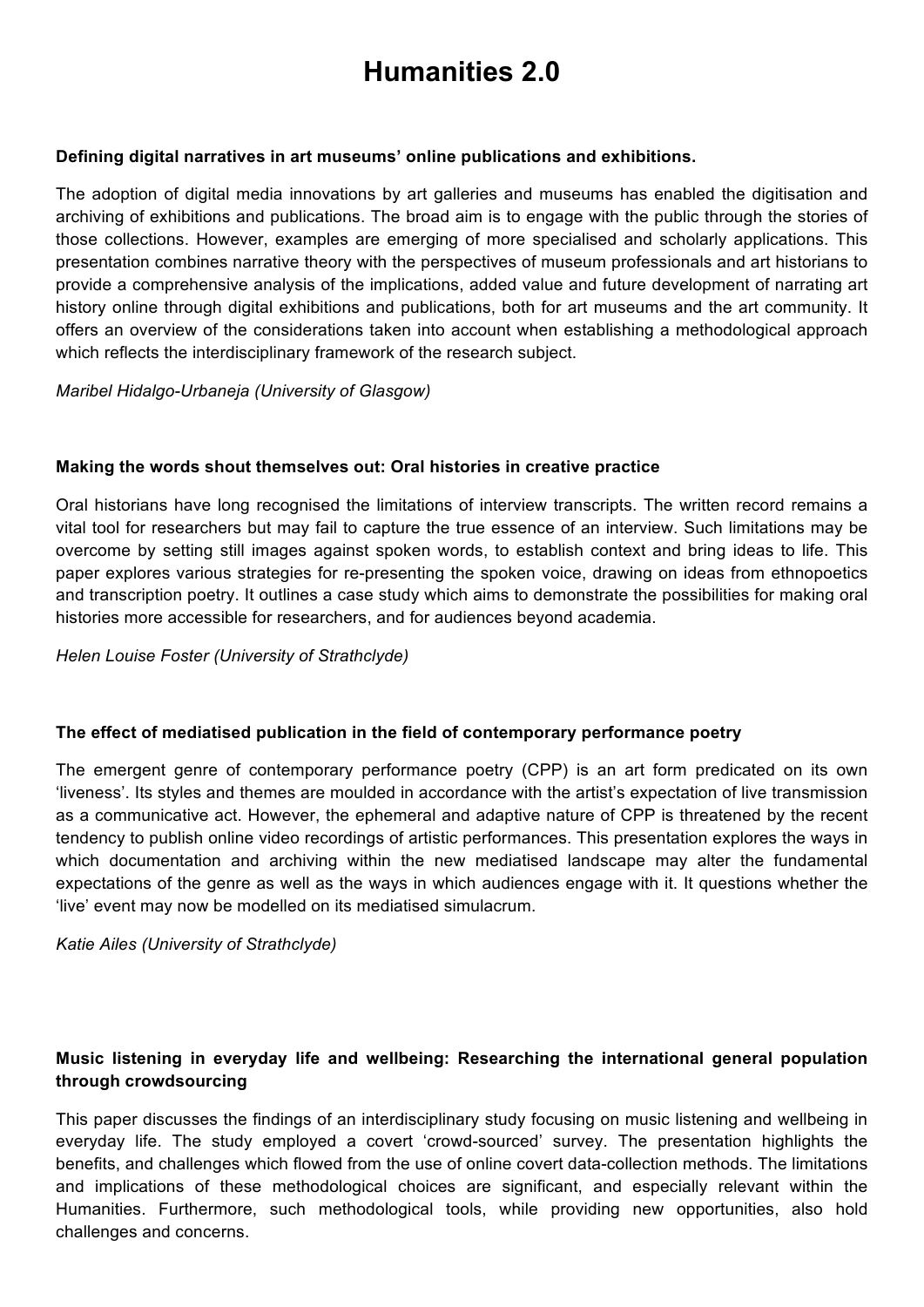*Joy Vamvakari (University of Edinburgh)*

# **Grounded Technologies**

### **Equipping Social Robots with Socially and Culturally Sensitive Dynamic Facial Expressions**

As socially interactive agents, robots possess a powerful communication feature - a face. In order to engage with human users, they must employ a flexible, generative model: one which can transmit specific facial expressions. This paper explores the utility of 4D graphic technology, in order to build a sophisticated generative model that can sample culturally relevant facial expressions for upload to an interactive robot head.

*Chaona Chen (et al) (University of Glasgow)*

### **Learning from tweeted images: a case study of two Twitter chats**

This paper looks at the image-sharing practices of professional network users on twitter. Adopting a casestudy perspective, it focuses on the online activities of midwives and teachers in order to explore the potential of social media platforms to act as a regenerating resource that may be used in formal, professional learning in higher education.

*Anna N Wilson (University of Stirling)* 

### **The use of social media for teaching; a study on the academic's perspective in higher education.**

Digital social media have become an pervasive and indispensible feature of daily life for many students. However, there is a dearth of research dealing with the concomitant opportunities that social media open up for teachers and academics. This presentation reviews the extant literature and offers hypothetical findings based on a study of academic staff perspectives on digital media in teaching practice.

*Ebtisam Alqahtani (University of Strathclyde)*

### **Experimental Methods in the Humanities in Glasgow: Effective Interdisciplinary Collaboration**

This group presentation traces the "brief but already accomplished" history of Experimental Methods in the Humanities at Glasgow (XPMGla): a postgraduate, interdisciplinary research group, whose expertise in collaborative, interdisciplinary, technologically-led, Humanities-based approaches has been leveraged to design, plan and carry out a series of impactful and effective projects. The group will demonstrate that, without their Humanities-based approach, the impact of these projects would have been significantly diminished. The presentation focuses on two case studies: a winning pitch to the Centre for Copyright and New Business Models in the Creative Economy (CREATe) hackathon; and the web design workshop for the Strathclyde University Summer Experience Program.